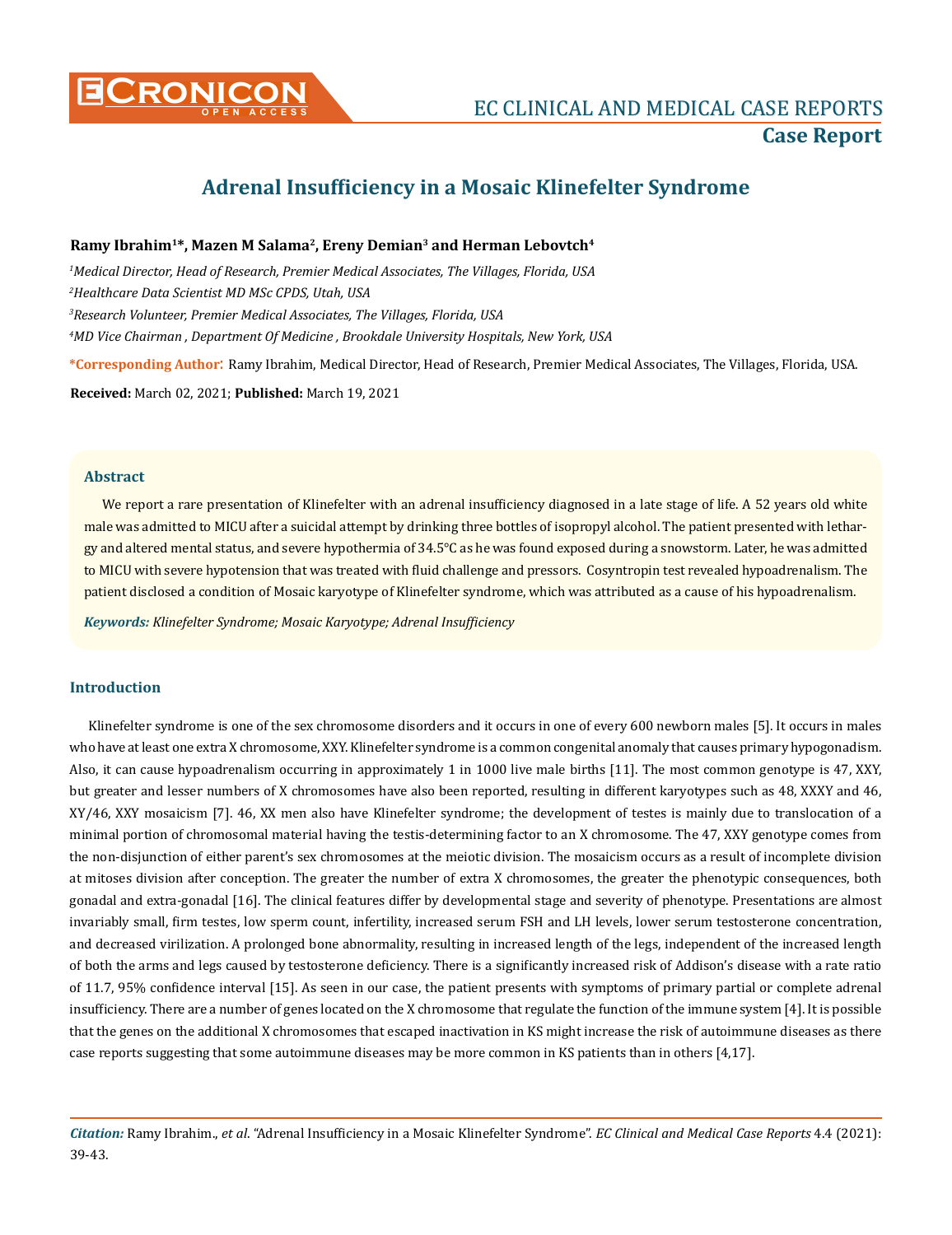Patients with chronic primary adrenal insufficiency may have symptoms and signs of glucocorticoids, mineralocorticoid, and androgen deficiency. The diagnosis is usually evident in patients with the full-blown syndrome of adrenal insufficiency. The syndrome onset is variable. In its early stage, therefore, diagnosis may be difficult [14]. The most common clinical features of chronic primary adrenal insufficiency include chronic malaise, lassitude, fatigue, generalized weakness, anorexia, and weight loss. Weight loss is primarily due to anorexia, but dehydration may contribute. The amount of weight loss can vary from 2 to as much as 15 kg and may not become evident until adrenal failure is advanced [11]. Clinical manifestations of gastrointestinal symptoms can present as nausea, vomiting, abdominal pain, diarrhea that may alternate with constipation. These symptoms are common and correlate with the severity of adrenal insufficiency. Vomiting and abdominal pain often herald adrenal crisis. Also, cardiovascular symptoms can present as postural dizziness, syncope, hyponatremia, hyperkalemia, mild hyperchloremic acidosis. Other symptoms like hypoglycemia may occur yet is rare in adults in the absence of infection, fever, or alcohol ingestion. This would be attributed to an increase in patient's sensitivity secondary to loss of the gluconeogenic effect of cortisol and the hyperglycemic effects of epinephrine, hyperpigmentation in sun-exposed areas secondary to release of Melanocyte stimulating hormone [2].

A psychosocial abnormality unrelated to hypogonadism causes difficulty in social interactions throughout life, presenting a marked lack of insight, poor judgment, and impaired ability to learn from adverse experiences. Also, impairment of higher-level linguistic competence spares vocabulary and understanding of language and a deficit in sustaining attention without impulsivity [18].

#### **Case Summary**

A 52-year-old white male patient was admitted to the medical intensive care unit (MICU) with the diagnosis of severe hypotension and hypothermia after a suicidal attempt of consuming three bottles of Listerine. The patient has a 38 years history of smoking with an average of 20 cigarettes per day and occasional alcohol consumption but no recreational drug abuse. The patient had no past medical history except for Mosaic Klinefelter syndrome that was diagnosed years ago. The patient revealed a history of low sodium levels and blood glucose in the last few months.  He was brought to the emergency department after being found undressed and intoxicated in severe cold weather conditions.

Physical exam was unremarkable except for marked pallor, patchy hyperpigmentation, tall stature with absent male hair patterns, and feminine hair distribution, in addition to the small testis, hypospadias, and no palpable organomegaly. The patient was severely hypotensive on arrival; blood pressure 85/40 mmHg and pulse 110 beats per minute. The patient was treated with 2 liters bolus and Levophed. The patient's blood pressure was maintained at 120/80 mmHg supine and 100/55 mmHg semi-sitting and pulse 130 beats per minute and respiratory rate of 19 breaths per minute.



*Graph 1: : Cortisol level during the course of admission.*

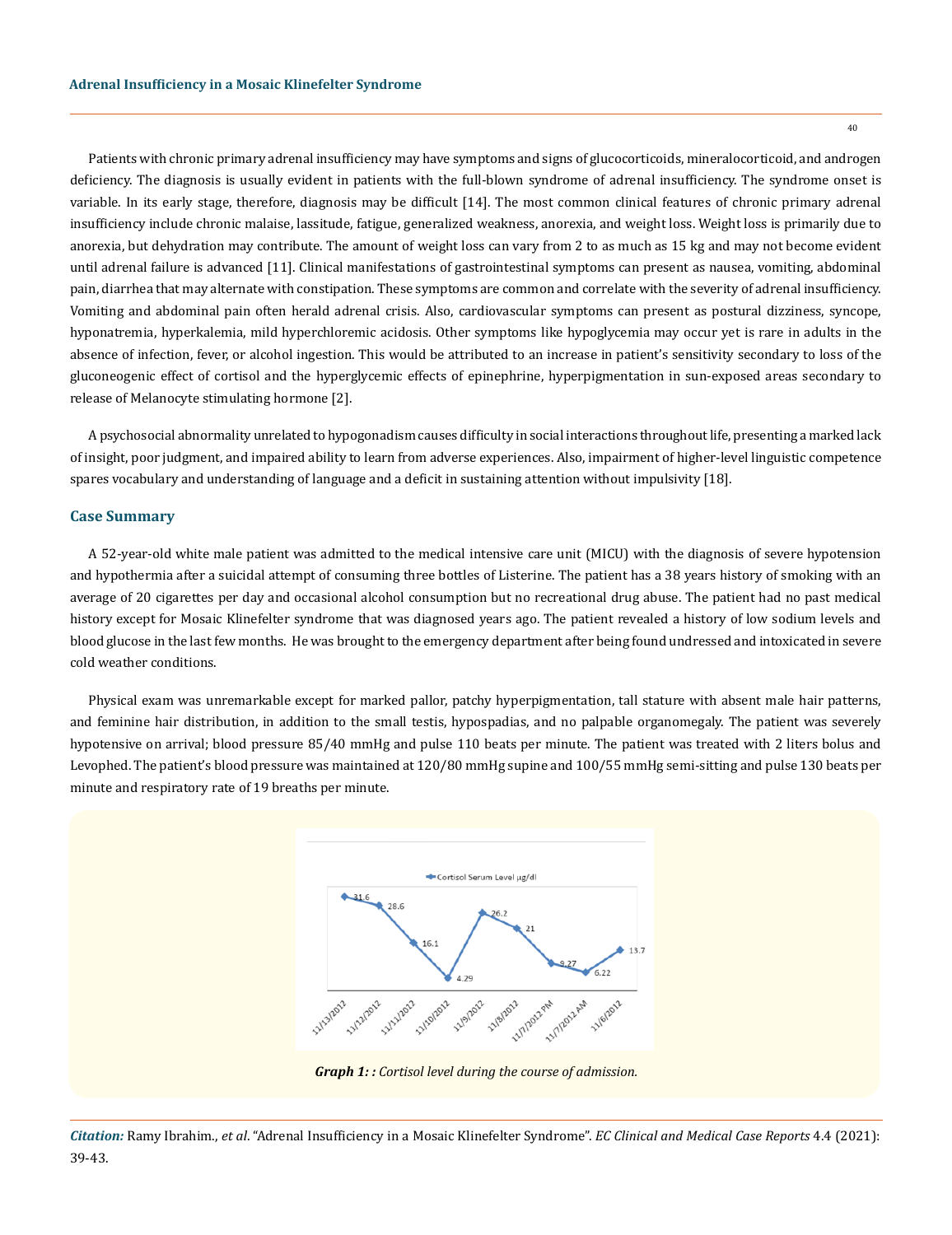| HEMATOLOGY / Day        | 11/6/2012 7:30 | 11/6/2012 14:00 | 11/7/2012 4:57 | 11/8/2012 4:00 | 11/9/2012 11:00 | 11/12/2012 9:45 |
|-------------------------|----------------|-----------------|----------------|----------------|-----------------|-----------------|
| WBC                     | 15.10 H        | 9.6             | 11.70 H        | 12.60 H        |                 | 6.6             |
| RBC                     | 4.28           | 3.68L           | 3.49L          | 3.51L          |                 | 3.85L           |
| <b>HGB</b>              | 14.1           | 12.0L           | 11.6L          | 11.2L          |                 | 12.5L           |
| HCT                     | 41.8           | 36.1L           | 34.0L          | 34.5L          |                 | 37.7            |
| MCV                     | 97.6           | 98              | 97.4           | 98.2           |                 | 98              |
| MCH                     | 33.0 H         | 32.6 H          | 33.2 H         | 32             |                 | 32.5 H          |
| MCHC                    | 33.8           | 33.3            | 34.1           | 32.6           |                 | 33.2            |
| RDW                     | 13.5           | 13.7            | 13.7           | 13.5           |                 | 13.7            |
| MPV                     | 7.3L           | 6.9L            | 7.2L           | 7,4            |                 | $_{\rm 8.1}$    |
| Platelet Count          | 746 H          | 524 H           | 485 H          | 482 H          |                 | 421             |
| Neutrophils Automated   | 69             | 69.3            | 70             | 71.7           |                 | 54.9            |
| Lymphocytes % Automated | 25.5           | 26.9            | 25.3           | 23.9           |                 | 33.8            |
| Monocytes % Automated   | 3.3L           | 3.1L            | 3,4            | 3.6            |                 | 7.1             |
| Eosinophils Automated   | 1.1            | 0.5L            | 1.1            | 0.0L           |                 | 3.3H            |
| Basophils Automated     | 1.1H           | 0.2             | 0.2            | 0.8            |                 | 0.9H            |
| Segs, Absolute          | 10.40 H        | 6.6             | 8.20 H         | 9.00H          |                 | 3.6             |
| Lymphs, Absolute        | 3.8            | 2.6             | 3              | $\lvert$ 3     |                 | 2.2             |
| Mono, Absolute          | 0.5            | 0.3             | 0.4            | 0,4            |                 | 0.5             |
| Eos, Absolute           | 0.2            | $\overline{0}$  | $0.1\,$        | $\overline{0}$ |                 | 0.2             |
| Basos, Absolute         | 0.20H          | $\overline{0}$  | $\mathbf 0$    | 0.1            |                 | 0.1             |
| COAGULATION             |                |                 |                |                |                 |                 |
| Prothrombin Time        | 10.7           |                 | 12.1           | 11.4           |                 |                 |
| INR.                    | $1.0*$         |                 | $1.1*$         | $1.0*$         |                 |                 |
| PΠ                      | $35.1*$        |                 | $34.6*$        | $32.1*$        |                 |                 |
| CHEMISTRY               |                |                 |                |                |                 |                 |
| Glucose                 | 66 L           | 109 H           | 130 H          | 83             | 112 H           |                 |
| <b>BUN</b>              | 14             | 11              | 7.0L           | 10             | 12              |                 |
| Creatinine              | $0.50L*$       | $0.60 L*$       | $0.60 L*$      | $0.50L*$       | $0.60 L*$       |                 |
| Sodium                  | 129            | 131             | 135            | 140            | 145             |                 |
| Potassium               | 5              | 3.8             | 3.8            | 3.7            | 3.5             |                 |
| Chloride                | 105            | 110 H           | 109 H          | 110 H          | 110 H           |                 |
| CO <sub>2</sub>         | 26             | 24              | 25             | 26             | 23              |                 |
| Calcium                 | 9.7            | 8.3L            | 8.1L           | 9.1            | 9               |                 |
| Phosphorus              |                | 4,4             | 4.1            | 4,3            |                 |                 |
| Total Protein           | 7.5            | 5.7L            | 5.4L           | 5.4L           |                 |                 |
| Albumin                 | 4.9            | 3.6             | 3.2L           | 3.2L           |                 |                 |
| Bilirubin               | 0.5            | 0.5             | 0.6            | 0.5            |                 |                 |
| ALT (SGPT)              | 71             | 56              | 46             | 44             |                 |                 |
| AST (SGOT)              | 66 H           | 45              | 36             | 19             |                 |                 |
| Alkaline Phosphotase    | 110            | 86              | 68             | 82             |                 |                 |
| Magnesium               |                | 1.6             | 1.8            | $1.8$          |                 |                 |
| Lactic Acid             |                | 0.8             |                | $1\,$          |                 |                 |
| Alchohol                | 12.00 H        |                 |                | ~10.00         |                 |                 |
| Anion Gap               | 13.00*         | 8               | 9              | 7              | 12              |                 |
| Anion Gap with K        | 18.00 H        | 11.8            | 12.8           | 10.7           | 15.5            |                 |
| Osmolality              | 332 H          |                 | 310 H          | 311 H          |                 |                 |
| ENDO & NUTR             |                |                 |                |                |                 |                 |
| <b>TSH</b>              |                | 0.759           |                |                |                 |                 |
| Thyroxine Free          |                | 1.19            |                |                |                 |                 |

## *Table 1: Serial blood test results.*

The patient was treated with hydrocortisone 50 mg PO three times a day and a sodium-rich diet. His Levophed requirements went dramatically down from 18 mcg/min to zero mcg one day after the initiation of Levophed. Endocrinology evaluation was performed and suggested that the mosaic pattern of Klinefelter syndrome leads to late-onset adrenal failure. Also, to be noted that psychiatry cleared the patient.

*Citation:* Ramy Ibrahim., *et al*. "Adrenal Insufficiency in a Mosaic Klinefelter Syndrome". *EC Clinical and Medical Case Reports* 4.4 (2021): 39-43.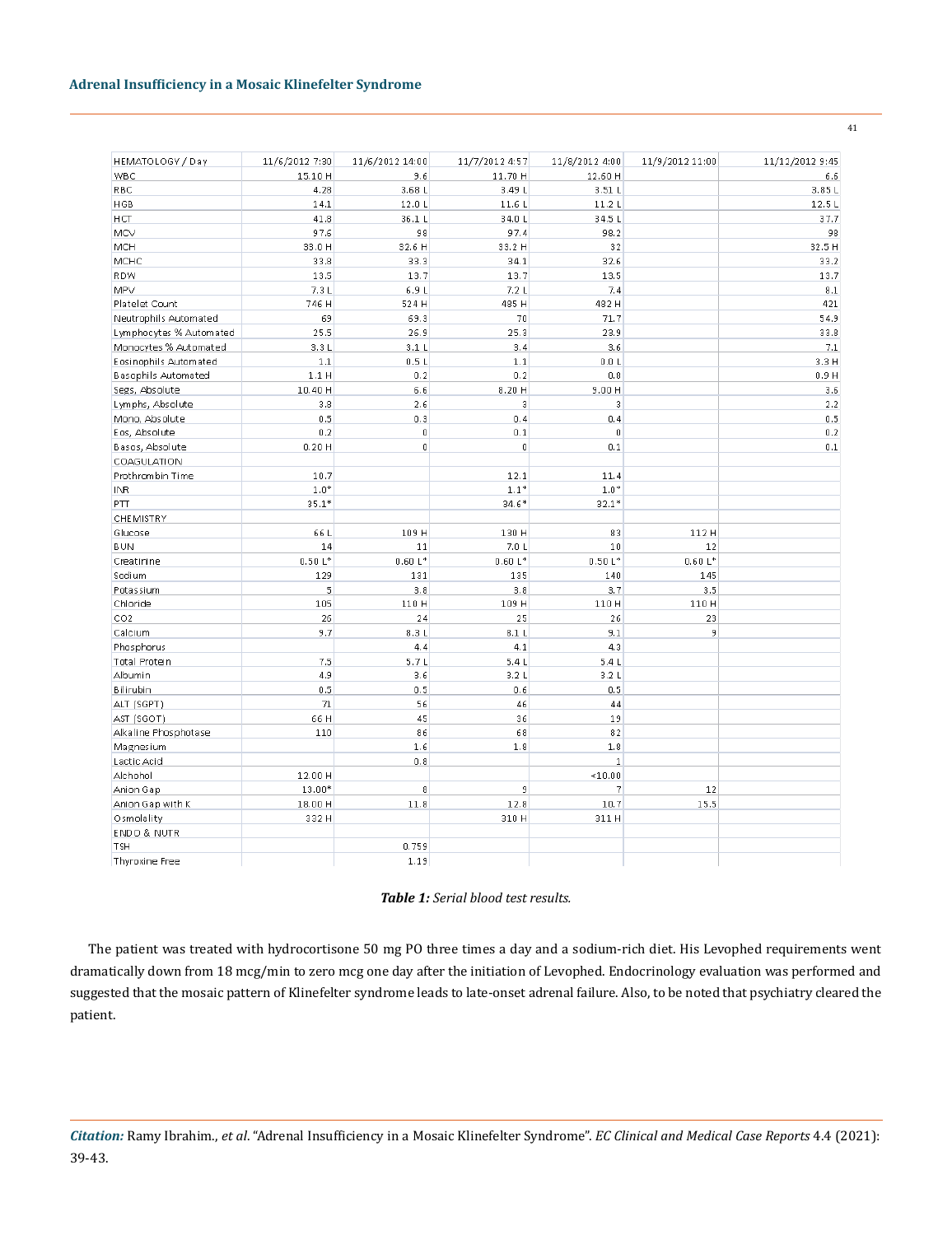#### **Discussion**

We noticed multiple findings attributed to adrenal failure, which surprisingly occurred in the late stage in life after his suicidal attempt. These findings include the following: hypospadias, testicular atrophy, patchy hyperpigmentation, depression, chronic hyponatremia, and hypotension that resolved on glucocorticoid replacement in the form of hydrocortisone. At the same time, sodium was adequately maintained by diet alone. The patient also was treated with a testosterone patch. Consequently, he started to have a more male hair distribution and better psychosocial state after improving his secondary sexual characters [10].

The causes of primary adrenal insufficiency have been changed over time due to different reasons. Before 1920, the main etiology of primary adrenal insufficiency was tuberculosis, but now it only accounts for only 7 to 20% of cases [14]. Since 1950, most cases were due to autoimmune adrenalitis, either isolated or as part of a poly-glandular syndrome [3]. Causes of adrenal insufficiency would be attributed to autoimmune adrenalitis; this condition results from an autoimmune process that destroys the adrenal cortex involving both humoral and cell-mediated immune mechanisms. It may present in isolation or may be accompanied by other diseases such as infectious adrenalitis; many infectious agents may attack the adrenal gland and result in adrenal insufficiency such as tuberculous adrenalitis), severe fungal infections and HIV-related infections, e.g. adrenalitis associated with cytomegalovirus as well as *Mycobacterium avium* complex. Another cause can be hemorrhagic infarction, a bilateral adrenal infarction caused by hemorrhage, or adrenal vein thrombosis may also lead to adrenal insufficiency [9]. Other reasons such as coagulopathies, heparin-induced thrombocytopenia syndrome, antiphospholipid syndrome have been associated with adrenal vein thrombosis and hemorrhage [2]. Adrenal hemorrhage is also common in meningococcemia (Waterhouse-Friderichsen syndrome) and Pseudomonas aeruginosa infection.

Moreover, adrenoleukodystrophy is an X-linked recessive disorder affecting 1 in 20.000 males. It is characterized by spastic paralysis and adrenal insufficiency, usually beginning in infancy or childhood, and is caused by mutations in the ABCD1 gene, resulting in defective beta-oxidation of very-long-chain fatty acids (VLCFAs) within peroxisomes [12,13]. Lastly, drug-induced adrenal insufficiency may be secondary to inhibiting cortisol biosynthesis, particularly in individuals with limited pituitary or adrenal reserve, include aminoglutethimide (antiepileptic) etomidate (anesthetic-sedative), ketoconazole (antimycotic), and metyrapone drugs that accelerate the metabolism of cortisol and most synthetic glucocorticoids by inducing hepatic mixed-function oxygenase enzymes, such as phenytoin, barbiturates, and rifampicin can also cause adrenal insufficiency in patients with scarce pituitary or adrenal reserve, also those on hormone replacement therapy. Furthermore, some novel tyrosine kinase-targeting drugs (e.g. sunitinib) have been shown in animal studies to cause adrenal dysfunction and hemorrhage [3,10].

Critical illness-related corticosteroid insufficiency is characterized by dysfunction of the hypothalamic-pituitary axis (HPA) during critical illness. In sepsis or septic shock cases, this syndrome results from adrenal insufficiency combined with glucocorticoid resistance [8]. 

## **Conclusion**

Due to the rarity but seriousness of the encountered cases, more research input must be geared towards exploring various associated presentations and potential complications related to this syndrome. Furthermore, an establishment of solid management guidelines must be proposed, especially if a concomitant comorbidities are present.

#### **Bibliography**

- 1. Abdel-Razic MM., *et al*[. "Nonmosaic 47,XYY syndrome presenting with male infertility: case series".](https://pubmed.ncbi.nlm.nih.gov/21671976/) *Andrologia* 44 (2012): 200.
- 2. Burke CW. "Adrenocortical insufficiency". *[The Journal of Clinical Endocrinology and Metabolism](https://pubmed.ncbi.nlm.nih.gov/3002680/)* 14 (1985): 947.

*Citation:* Ramy Ibrahim., *et al*. "Adrenal Insufficiency in a Mosaic Klinefelter Syndrome". *EC Clinical and Medical Case Reports* 4.4 (2021): 39-43.